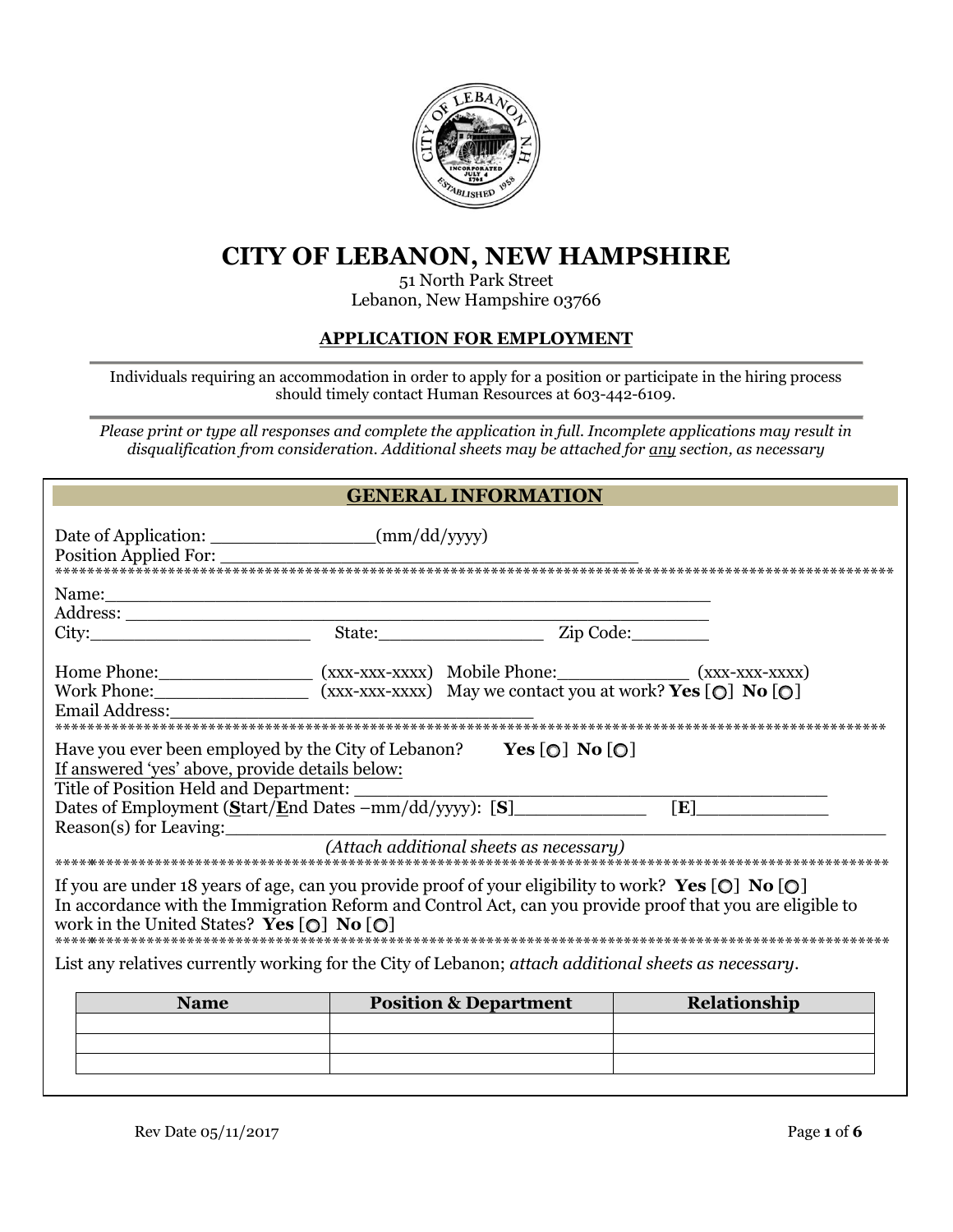|                                                                                                                                                                                                                                        |                                        | <b>EDUCATION</b>     |                           |                                                                 |  |
|----------------------------------------------------------------------------------------------------------------------------------------------------------------------------------------------------------------------------------------|----------------------------------------|----------------------|---------------------------|-----------------------------------------------------------------|--|
| No [O]<br>Did you receive a high school diploma or GED?<br>Yes[O]                                                                                                                                                                      |                                        |                      |                           |                                                                 |  |
| <b>Post Graduate Education:</b>                                                                                                                                                                                                        |                                        |                      |                           |                                                                 |  |
| Education                                                                                                                                                                                                                              | <b>Institution Name and</b><br>Address | Did You<br>Graduate? | No. of Years<br>Completed | Degree Conferred &<br>Course(s) of Study (e.g.,<br>BA, English) |  |
| Undergraduate<br>College/University                                                                                                                                                                                                    |                                        | Yes $[O]$ No $[O]$   |                           |                                                                 |  |
| Graduate<br>College/University                                                                                                                                                                                                         |                                        | Yes [O] No [O]       |                           |                                                                 |  |
| Professional/<br>Technical                                                                                                                                                                                                             |                                        | Yes [O] No [O]       |                           |                                                                 |  |
| Other                                                                                                                                                                                                                                  |                                        | Yes [O] No [O]       |                           |                                                                 |  |
| <b>SKILLS, PROFESSIONAL LICENSES AND CERTIFICATIONS</b><br>Please list any other relevant licenses, certifications, knowledge and experience:<br>Professional license(s) or certification(s):<br>Equipment and/or machinery operation: |                                        |                      |                           |                                                                 |  |
| Software and/or Computers:                                                                                                                                                                                                             |                                        |                      |                           |                                                                 |  |
| Other:                                                                                                                                                                                                                                 |                                        |                      |                           |                                                                 |  |
| <b>MILITARY EXPERIENCE</b>                                                                                                                                                                                                             |                                        |                      |                           |                                                                 |  |
|                                                                                                                                                                                                                                        |                                        |                      |                           |                                                                 |  |
| Have you served in the Armed Forces?                                                                                                                                                                                                   |                                        | Yes[O]<br>No[O]      |                           |                                                                 |  |
| If 'yes,' what branch? $\frac{1}{2}$                                                                                                                                                                                                   |                                        |                      |                           |                                                                 |  |
| Describe any training received which is relevant to the position for which you are applying (attach additional<br>sheets as necessary):                                                                                                |                                        |                      |                           |                                                                 |  |

\_\_\_\_\_\_\_\_\_\_\_\_\_\_\_\_\_\_\_\_\_\_\_\_\_\_\_\_\_\_\_\_\_\_\_\_\_\_\_\_\_\_\_\_\_\_\_\_\_\_\_\_\_\_\_\_\_\_\_\_\_\_\_\_\_\_\_\_\_\_\_\_\_\_\_\_ \_\_\_\_\_\_\_\_\_\_\_\_\_\_\_\_\_\_\_\_\_\_\_\_\_\_\_\_\_\_\_\_\_\_\_\_\_\_\_\_\_\_\_\_\_\_\_\_\_\_\_\_\_\_\_\_\_\_\_\_\_\_\_\_\_\_\_\_\_\_\_\_\_\_\_\_ \_\_\_\_\_\_\_\_\_\_\_\_\_\_\_\_\_\_\_\_\_\_\_\_\_\_\_\_\_\_\_\_\_\_\_\_\_\_\_\_\_\_\_\_\_\_\_\_\_\_\_\_\_\_\_\_\_\_\_\_\_\_\_\_\_\_\_\_\_\_\_\_\_\_\_\_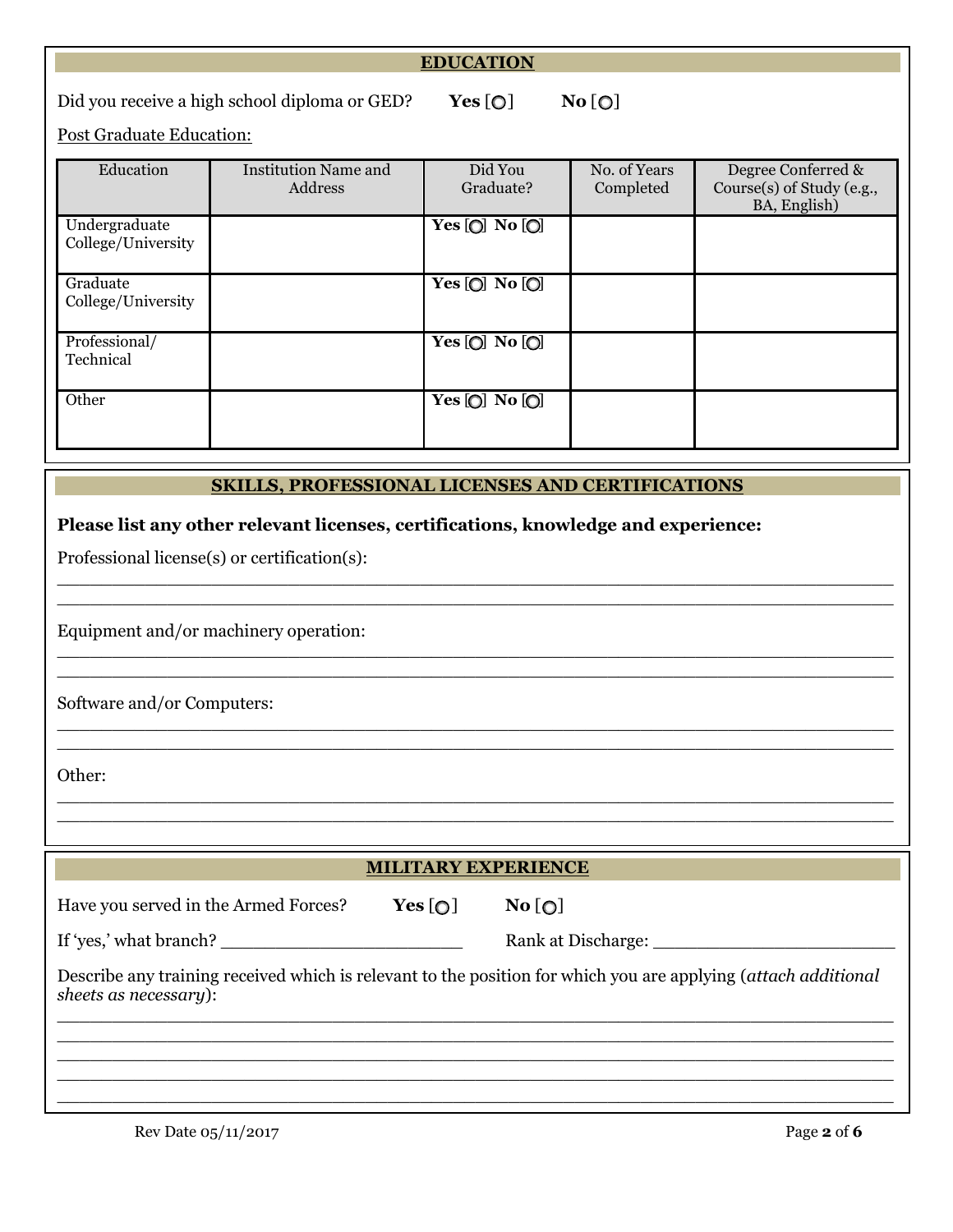|                                                                                                                                                                                                                                                                                     | <b>EMPLOYMENT HISTORY</b>                    |                                                                                                                   |  |
|-------------------------------------------------------------------------------------------------------------------------------------------------------------------------------------------------------------------------------------------------------------------------------------|----------------------------------------------|-------------------------------------------------------------------------------------------------------------------|--|
| you are providing a resume. Do not state 'see resume.' Attach additional sheets as necessary.                                                                                                                                                                                       |                                              | List all positions held, starting with your most recent position. This section must be completed in full, even if |  |
| For applicants with <u>no employment history</u> , please check here: $N/A$ []                                                                                                                                                                                                      |                                              |                                                                                                                   |  |
|                                                                                                                                                                                                                                                                                     | <b>Current Position/Most Recent Position</b> |                                                                                                                   |  |
| Company: <u>company</u><br>Address: No. 1998. The Commission of the Commission of the Commission of the Commission of the Commission of the Commission of the Commission of the Commission of the Commission of the Commission of the Commission of the C<br>City: State: Zip Code: |                                              |                                                                                                                   |  |
|                                                                                                                                                                                                                                                                                     |                                              |                                                                                                                   |  |
| Position Held: 2000 Position Held:                                                                                                                                                                                                                                                  |                                              | Dates of Employment:                                                                                              |  |
|                                                                                                                                                                                                                                                                                     |                                              | From: $\frac{1}{mm/dd/yyyy}$ To: $\frac{mm/dd/yyyy}{mm/dd/yyyy}$<br>(or 'Present')                                |  |
|                                                                                                                                                                                                                                                                                     |                                              |                                                                                                                   |  |
|                                                                                                                                                                                                                                                                                     |                                              |                                                                                                                   |  |
|                                                                                                                                                                                                                                                                                     |                                              |                                                                                                                   |  |
|                                                                                                                                                                                                                                                                                     |                                              |                                                                                                                   |  |
| May we contact your present employer? $Yes[O]$ No [O]                                                                                                                                                                                                                               |                                              |                                                                                                                   |  |
|                                                                                                                                                                                                                                                                                     |                                              |                                                                                                                   |  |
|                                                                                                                                                                                                                                                                                     | <b>EMPLOYMENT HISTORY, Continued</b>         |                                                                                                                   |  |
|                                                                                                                                                                                                                                                                                     |                                              |                                                                                                                   |  |
| Company: Company:<br>Address:<br>City:                                                                                                                                                                                                                                              | State:                                       | Zip Code:                                                                                                         |  |
| Position Held: 2000 Position Held:                                                                                                                                                                                                                                                  |                                              | Dates of Employment:                                                                                              |  |
|                                                                                                                                                                                                                                                                                     |                                              | From: mm/dd/yyyy To: mm/dd/yyyy                                                                                   |  |
|                                                                                                                                                                                                                                                                                     |                                              |                                                                                                                   |  |
|                                                                                                                                                                                                                                                                                     |                                              |                                                                                                                   |  |
|                                                                                                                                                                                                                                                                                     |                                              |                                                                                                                   |  |
|                                                                                                                                                                                                                                                                                     |                                              |                                                                                                                   |  |
| Supervisor's Name: Telephone:                                                                                                                                                                                                                                                       |                                              | <u> 2008 - Johann Stein, mars an deus Amerikaansk kommunister (</u><br>$(xxx-xxx-xxxx)$                           |  |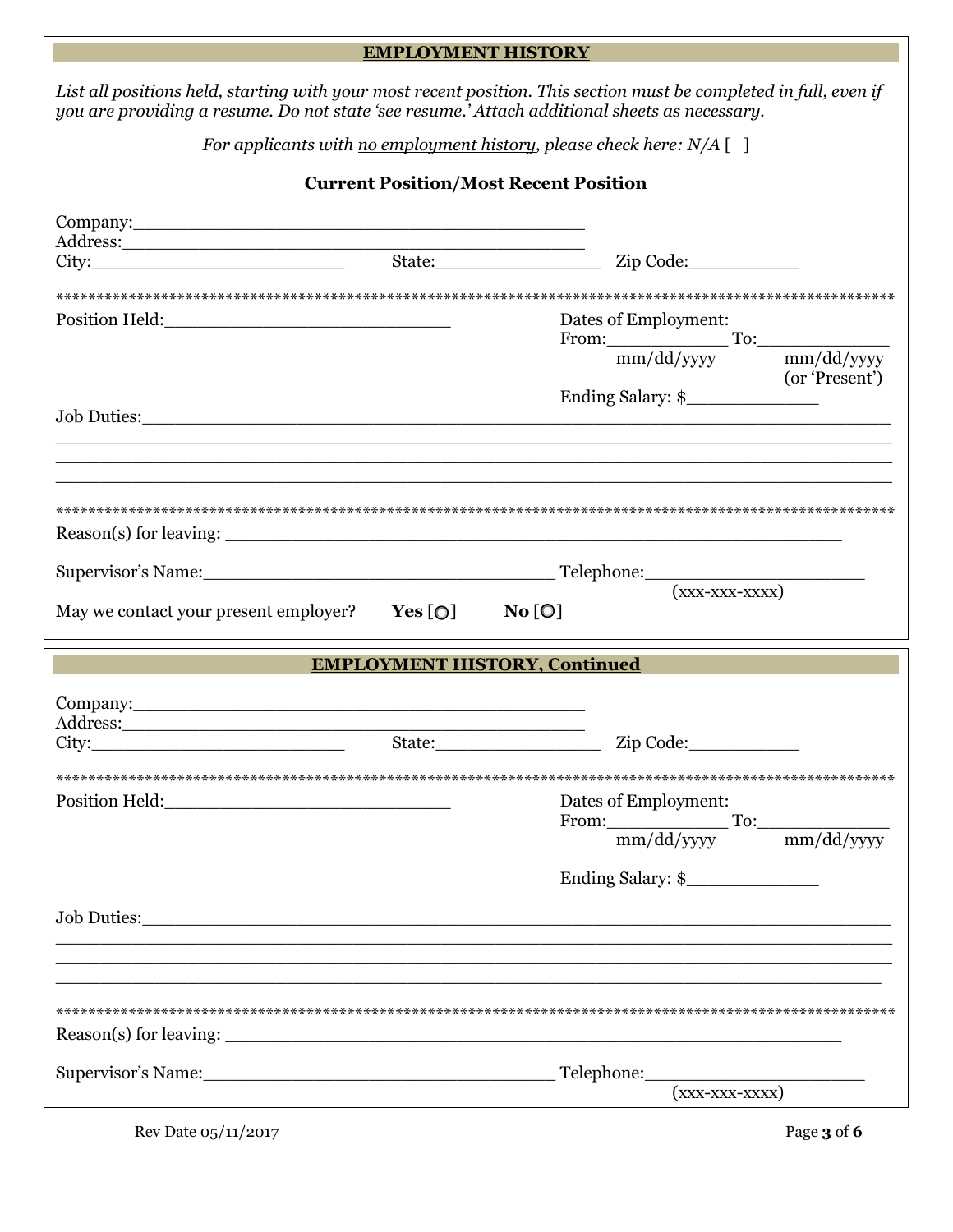# **EMPLOYMENT HISTORY, Continued** Company: Company: Position Held: No. 1996 Dates of Employment: From:  $\frac{1}{mm/dd/yyyy}$  To:  $\frac{mm/dd/yyyy}{mm/dd/yyyy}$ Ending Salary: \$ Job Duties: Supervisor's Name: Telephone: Telephone:  $\overline{\phantom{a}}$  $(xxx-xxx-xxxx)$

| <b>EMPLOYMENT HISTORY, Continued</b> |                                                                                                                                                                                                                                |                                                                                          |  |  |
|--------------------------------------|--------------------------------------------------------------------------------------------------------------------------------------------------------------------------------------------------------------------------------|------------------------------------------------------------------------------------------|--|--|
| Address:<br>City:                    | State: The State of the State of the State of the State of the State of the State of the State of the State of the State of the State of the State of the State of the State of the State of the State of the State of the Sta | Zip Code:                                                                                |  |  |
|                                      |                                                                                                                                                                                                                                |                                                                                          |  |  |
|                                      |                                                                                                                                                                                                                                | Dates of Employment:<br>From: $\frac{1}{mm/dd/yyyy}$ To: $\frac{mm/dd/yyyy}{mm/dd/yyyy}$ |  |  |
|                                      |                                                                                                                                                                                                                                |                                                                                          |  |  |
|                                      |                                                                                                                                                                                                                                |                                                                                          |  |  |
|                                      |                                                                                                                                                                                                                                |                                                                                          |  |  |
|                                      |                                                                                                                                                                                                                                | Supervisor's Name: Telephone: Telephone: (xxx-xxx-xxxx)                                  |  |  |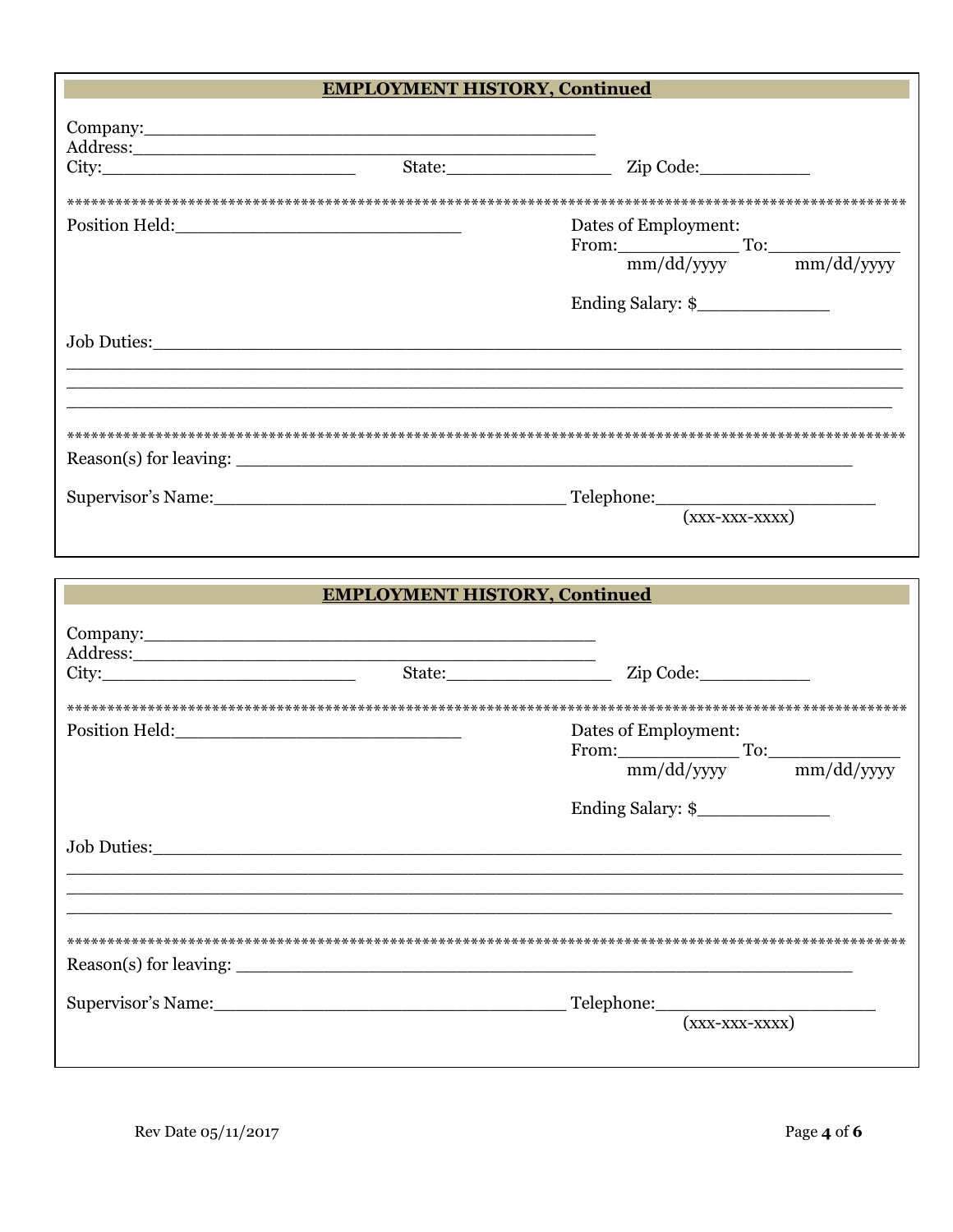| <b>CRIMINAL HISTORY</b>                                                                                                                                                                             |                            |                                                                                                                                                                                                           |                      |  |
|-----------------------------------------------------------------------------------------------------------------------------------------------------------------------------------------------------|----------------------------|-----------------------------------------------------------------------------------------------------------------------------------------------------------------------------------------------------------|----------------------|--|
| Have you ever been convicted of a crime that has not been annulled by a court, or are you currently charged<br>with or under investigation for a criminal matter? Yes $[O]$ No $[O]$                |                            |                                                                                                                                                                                                           |                      |  |
| If "Yes," please explain in full below (a current criminal charge/investigation and/or conviction will not<br>automatically disqualify you from employment). Attach additional sheets as necessary. |                            |                                                                                                                                                                                                           |                      |  |
|                                                                                                                                                                                                     |                            |                                                                                                                                                                                                           |                      |  |
|                                                                                                                                                                                                     |                            |                                                                                                                                                                                                           |                      |  |
|                                                                                                                                                                                                     |                            |                                                                                                                                                                                                           |                      |  |
|                                                                                                                                                                                                     |                            | <b>DRIVER INFORMATION</b>                                                                                                                                                                                 |                      |  |
|                                                                                                                                                                                                     |                            | (Complete if Position Requires a Driver's License or CDL)                                                                                                                                                 |                      |  |
|                                                                                                                                                                                                     |                            | List all current and valid driver licenses held (attach additional sheets as necessary):                                                                                                                  |                      |  |
|                                                                                                                                                                                                     |                            |                                                                                                                                                                                                           | Expiration Date:     |  |
|                                                                                                                                                                                                     |                            |                                                                                                                                                                                                           |                      |  |
|                                                                                                                                                                                                     |                            | (e.g., Operator, CDL-B)                                                                                                                                                                                   | Expiration Date:     |  |
|                                                                                                                                                                                                     |                            | If a CDL holder, list endorsements, if any:                                                                                                                                                               |                      |  |
|                                                                                                                                                                                                     |                            |                                                                                                                                                                                                           |                      |  |
|                                                                                                                                                                                                     |                            | Provide motor vehicle accident record for the last 7 years. Attach additional sheets as necessary.                                                                                                        |                      |  |
| Date of Accident                                                                                                                                                                                    |                            | Nature of Accident (e.g., head-on, rear-end, etc.)                                                                                                                                                        |                      |  |
|                                                                                                                                                                                                     |                            |                                                                                                                                                                                                           |                      |  |
|                                                                                                                                                                                                     |                            |                                                                                                                                                                                                           |                      |  |
|                                                                                                                                                                                                     |                            |                                                                                                                                                                                                           |                      |  |
|                                                                                                                                                                                                     |                            |                                                                                                                                                                                                           |                      |  |
|                                                                                                                                                                                                     |                            | Indicate all traffic convictions for the last 7 years (other than parking violations) and dates of all license<br>suspensions or forfeitures for the last 7 years. Attach additional sheets as necessary. |                      |  |
| Location                                                                                                                                                                                            |                            | Date                                                                                                                                                                                                      | Description          |  |
|                                                                                                                                                                                                     |                            |                                                                                                                                                                                                           |                      |  |
|                                                                                                                                                                                                     |                            |                                                                                                                                                                                                           |                      |  |
|                                                                                                                                                                                                     |                            |                                                                                                                                                                                                           |                      |  |
|                                                                                                                                                                                                     |                            |                                                                                                                                                                                                           |                      |  |
|                                                                                                                                                                                                     |                            |                                                                                                                                                                                                           |                      |  |
|                                                                                                                                                                                                     |                            | <b>PROFESSIONAL REFERENCES</b>                                                                                                                                                                            |                      |  |
| List 3 <b>professional</b> references, including at least 2 direct supervisors with personal knowledge of your work.                                                                                |                            |                                                                                                                                                                                                           |                      |  |
|                                                                                                                                                                                                     |                            |                                                                                                                                                                                                           |                      |  |
| For applicants with no employment history, please check here: $N/A$ [ ]                                                                                                                             |                            |                                                                                                                                                                                                           |                      |  |
| Name and Position Title                                                                                                                                                                             | <b>Company and Address</b> | Telephone Number                                                                                                                                                                                          | <b>Email Address</b> |  |
|                                                                                                                                                                                                     |                            |                                                                                                                                                                                                           |                      |  |
|                                                                                                                                                                                                     |                            |                                                                                                                                                                                                           |                      |  |
|                                                                                                                                                                                                     |                            |                                                                                                                                                                                                           |                      |  |
|                                                                                                                                                                                                     |                            |                                                                                                                                                                                                           |                      |  |
|                                                                                                                                                                                                     |                            |                                                                                                                                                                                                           |                      |  |
|                                                                                                                                                                                                     |                            |                                                                                                                                                                                                           |                      |  |
|                                                                                                                                                                                                     |                            |                                                                                                                                                                                                           |                      |  |